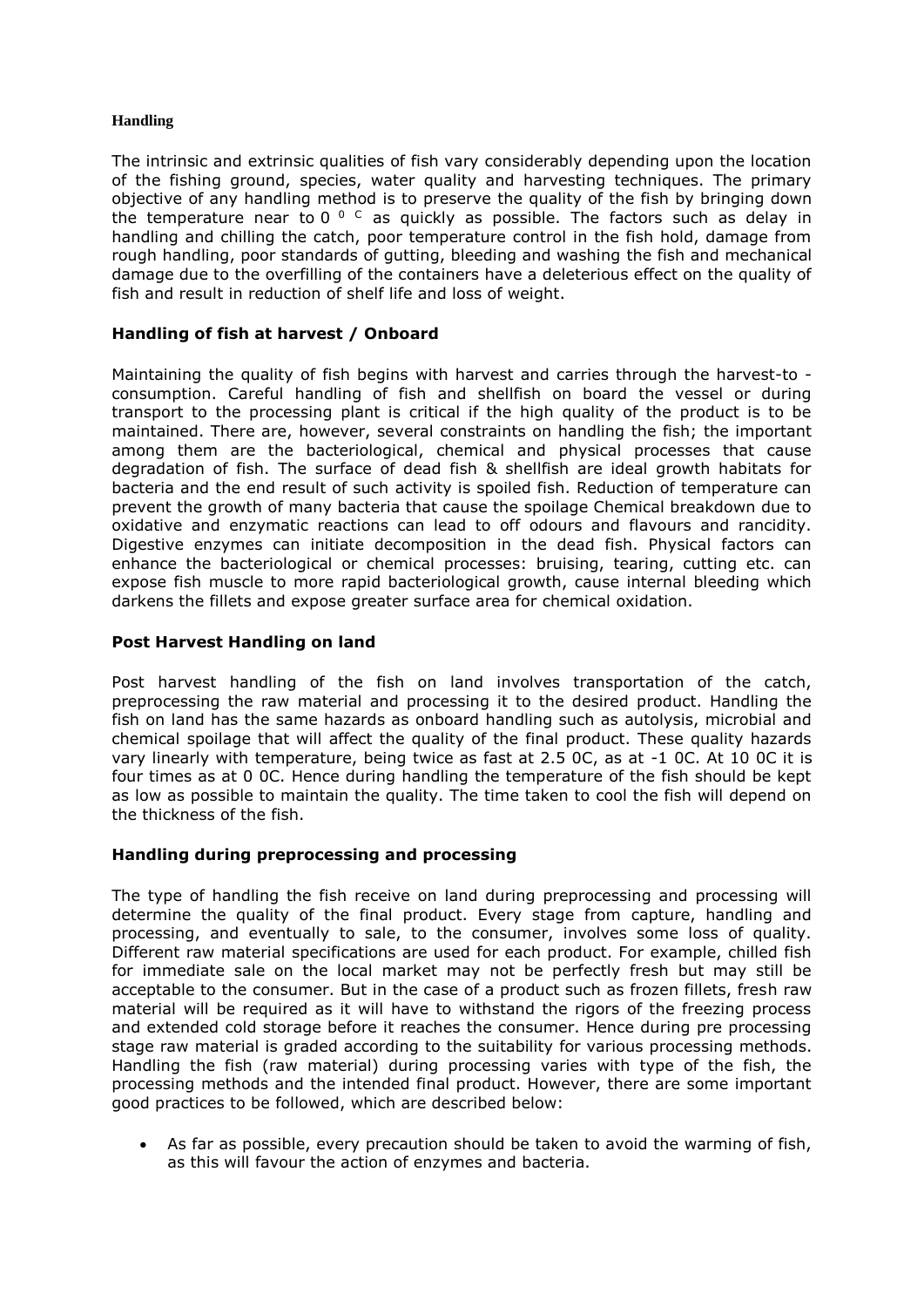- Avoid mishandling of the fish. This will damage the skin and flesh and accelerate the process of bacterial contamination and enzymatic action.
- Cool the fish as quickly as possible by any convenient method. Whatever be the method, it is important to cool the entire fish.
- The fish, which are caught at different times, have to be kept apart since they will be at different stages of spoilage.
- Small fishes have to be kept separately from large fishes, as they tend to spoil more rapidly than the latter.
- Soft-bellied fishes are to be kept separately and if the guts are being removed or the belly has burst, the body cavity has to be washed to remove any traces of the gut.
- The containers used for the transportation of fish should be cleaned after every use. Chlorinated water should be used, whenever possible for every fish washing operation.
- Do not put fish on the ground; it can be kept on simple concrete / wooden platforms, which, if frequently cleaned, will reduce contamination.
- Fish handlers at every pre processing and processing stage should learn about and adopt good hygienic practices.

# **Chilled storage**

Chilling is an effective way of reducing spoilage in fish if it is done quickly and if the fish are kept chilled and handled carefully and hygienically. The objective of chilling is to cool the fish as quickly as possible to as low a temperature as possible without freezing. Chilling cannot prevent the spoilage together but in general, the colder the fish, the greater the reduction in bacterial and enzyme activity.

The important chilling methods of fish and fish products at non-freezing temperature are:

- Iced storage.
- Chilled seawater (CSW) storage.
- Chilled freshwater (CFW) storage.
- Mechanically Refrigerated seawater (RSW) storage.
- Cold air storage.

# *Iced Storage*

The major advantage of using ice for chilling the fish is that it has a high latent heat of fusion so that it is capable of removing large amount of heat as it melts without changing the temperature at 0 0C. During transition from ice to water 1 kg of ice absorbs 80 k cal of heat and this will be sufficient to cool about 3 kg of fish from 30 oC to 0 oC. Hence theoretically about 30 % of ice is needed to bring down the temperature from ambient conditions to 0 oC. However, ice is needed to maintain the temperature as well as to accommodate the heat from the environment. Hence in tropical conditions a 1: 1 fish to ice ratio is ideal for ice storage.

Since the spoilage of the fish starts immediately after the death which is largely dependent on the temperature conditions, the sooner the fish can be cooled the better will be the quality and shelf life. In ice storage it is not enough that there is sufficient quantity of ice to preserve the fish but the effectiveness of icing depends on how well the ice is dispersed among the fish. Also the smaller ice particles such as ice flakes do a more effective job of cooling than large pieces. This is because smaller particles give greater contact between fish and ice and the rate of heat removal depends on the size of the contact area. Another advantage of small ice particles is that it avoids damaging fish. Large pieces can exert point forces and thereby damage the fish.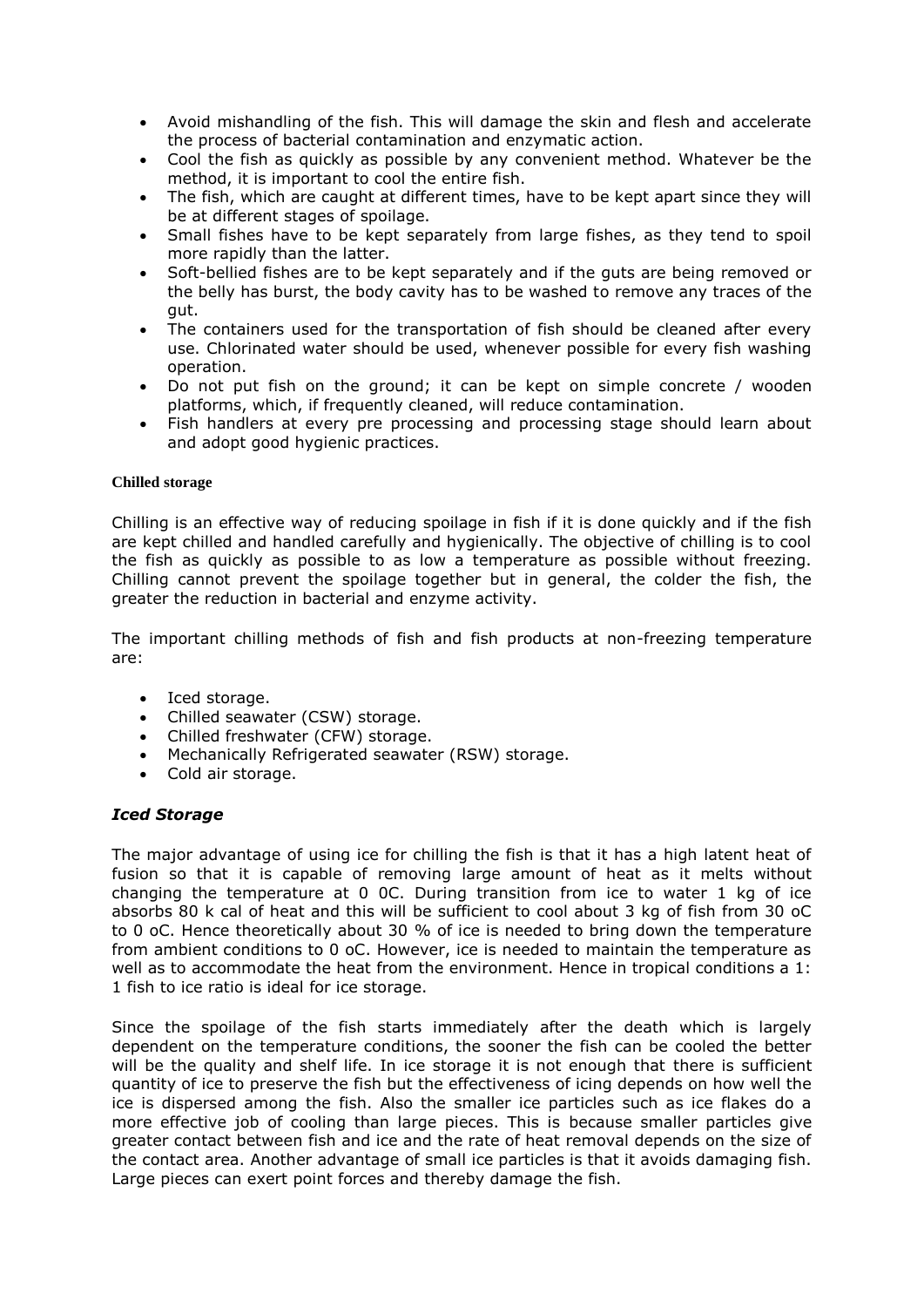A considerable amount of experimental work has been done in different parts of the world on the storage life of commercially important fish species in ice. The results confirm that there are wide variations in storage life between the species and that the same species can have different storage life under different conditions. However some general conclusions can be made based on the experimental work on several species of marine and freshwater fish.

Non fatty fish keeps longer than fatty fish

Freshwater fish keeps longer than marine fish.

Fish from tropical conditions keeps longer than those from temperate conditions.

# *Types of Ice:*

# **Block Ice**

Ice is conventionally manufactured in the block form, which is crushed to smaller pieces for icing. Crushed ice has a large surface area, which will ensure rapid cooling than the large blocks. For making the block ice, water in ice cans is placed in tanks of refrigerated sodium or calcium chloride solution. Ice blocks are formed within 12 - 24 hours.The ice blocks are formed in few hours in a rapid block ice plant. In one type several tubes are arranged in a tank of water through which a refrigerant is passed. The ice as it builds up fuses with the ice on the adjacent tubes to form a block with a number of hollow cores. The block are released from the tubes by a hot gas defrost. In another type the refrigerant is circulated through a jacket around each can of water and also through pipes running through the centre of the can. Blocks are removed by gravity after a hot gas defrost.

# **Flake Ice**

Ice with smooth contours and in the shape of very thin flakes is called flake ice. It has an area of 100 - 1000 mm2 and a thickness of 2 - 3 mm. Flake ice has a very high area per unit mass and can cover large quantity of fish for a given weight when compared to crushed block ice. Flake ice is usually made by spraying water onto the surface of a refrigerated drum. The ice sheet formed is scraped off in the form of dry sub-cooled flakes. In some other models the scraper and the water spray is rotated inside a stationery drum and the ice is formed on the inner surface. The refrigerant temperature is in the range of -20 to -25 0 C and the flake ice production is automatic, continuous and quick.

# **Plate Ice**

Plate ice is made by spraying water on to the surface of vertical hollow plates through which a refrigerant passes. A flat sheet of ice will be formed on the surface of the plate and when it attains the desired thickness it is separated by pumping hot gas through the plates In some cases a water spray . Plate ice has the advantages of flake ice, the process is quick and the thickness of ice can be varied as per requirement.

# **Tube Ice**

Ice is made as hollow cylinder of about 50 ´ 50 mm with a wall thickness of 10 to 12 mm. The ice is formed on the inner surface of a series of hollow cylinders, the outer surface of which will be surrounded by a refrigerant. Ice released by hot gas defrosting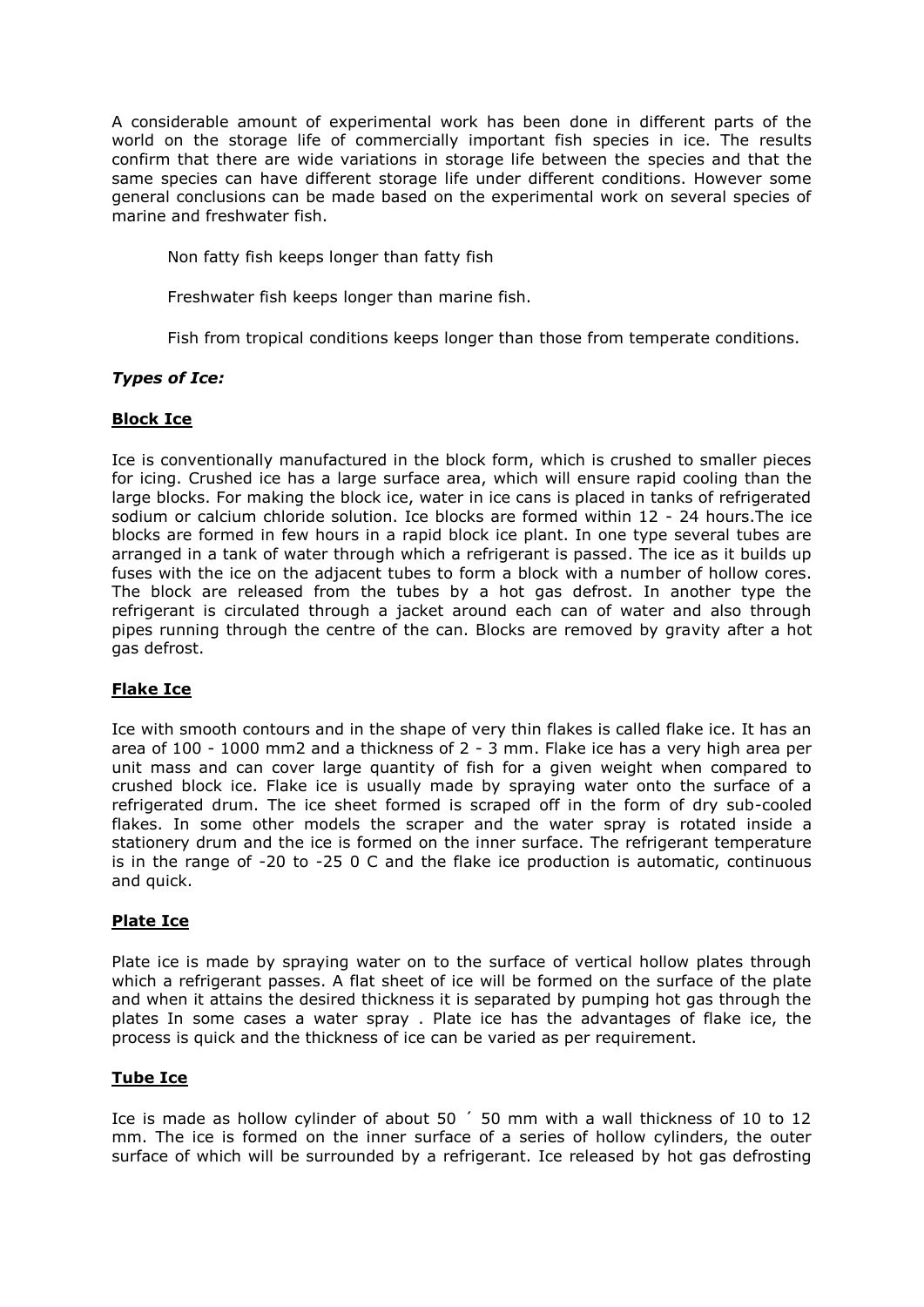will be chopped at about 50mm length. Tube ice will have to be crushed to the required size before icing and has all the advantages of the flake ice.

# **Liquid ice or Flow ice**

Liquid ice or flow ice looks like jelly. It actually consists of amorphous ice micro particles suspended in a non-corrosive, non-toxic solution. Liquid ice generator system yields a substance with ten times more cooling capacity than chilled water. Because of this it requires smaller flow rates for the same cooling capacity. The liquid ice at about 50% ice concentration is pumped into the fish box. Because of its fluid properties, it buries the fish, making close contact with the entire surface.

# **Soft Ice**

Soft ice is made by freezing a weak brine or seawater in a drum provided with refrigerated walls. The crystals of fresh water ice forms slurry in the brine as temperature falls and it is pumped into a storage tank. Ice crystals are skimmed off from the tank to be used as soft ice slurry. It has the advantage of making perfect contact with the material. Besides it does not cake, or forms air pockets as it can happen with other forms of ice.

# **Chilled Sea Water (CSW) storage**

In this case, the fish is surrounded with a mixture of ice and water. When enough ice is added to the system it will bring the temperature of the water near to 0 o C. The water will remove the heat from the fish. The transfer of heat from fish to water and from water to ice will continue until the system is brought to a state of equilibrium. The surface contact of the fish and chilling medium will be maximum in CSW than in ice alone.

Because of the maximum contact between the cooling medium and the fish the cooling rate of the fish in CSW is higher than that of fish in ice. CSW can be adopted in fishing vessels as it has many advantages over ice storage. CSW system is used for the containerized bulk storage of the catch onboard the vessels. This expedites the handling of the catch. The main advantages of the CSW system are listed below:

- o Faster cooling rate.
- o Maintenance of a uniform temperature.
- o Less damage to fish.
- o Easy unloading of fish using pumps.

# **Refrigerated Sea Water (RSW) storage**

In this system the seawater is cooled by mechanical refrigeration. The advantage of RSW over CSW is that there is a reasonable control of temperature over a range, which is not possible in CSW. At 3.5% salt, the sea water has a freezing point of about -2 0 C and if refrigerated it is possible to reduce the temperature to -1 o C where maximum storage life for chilled fish can be obtained.

RSW systems, although more complicated than CSW systems, are not necessarily more expensive to operate. The basic components of this system are a heat exchanger to remove heat from seawater, a mechanical refrigerator to discharge heat from the system and a circulatory system to transport the refrigerant between the heat exchanger and the refrigerator.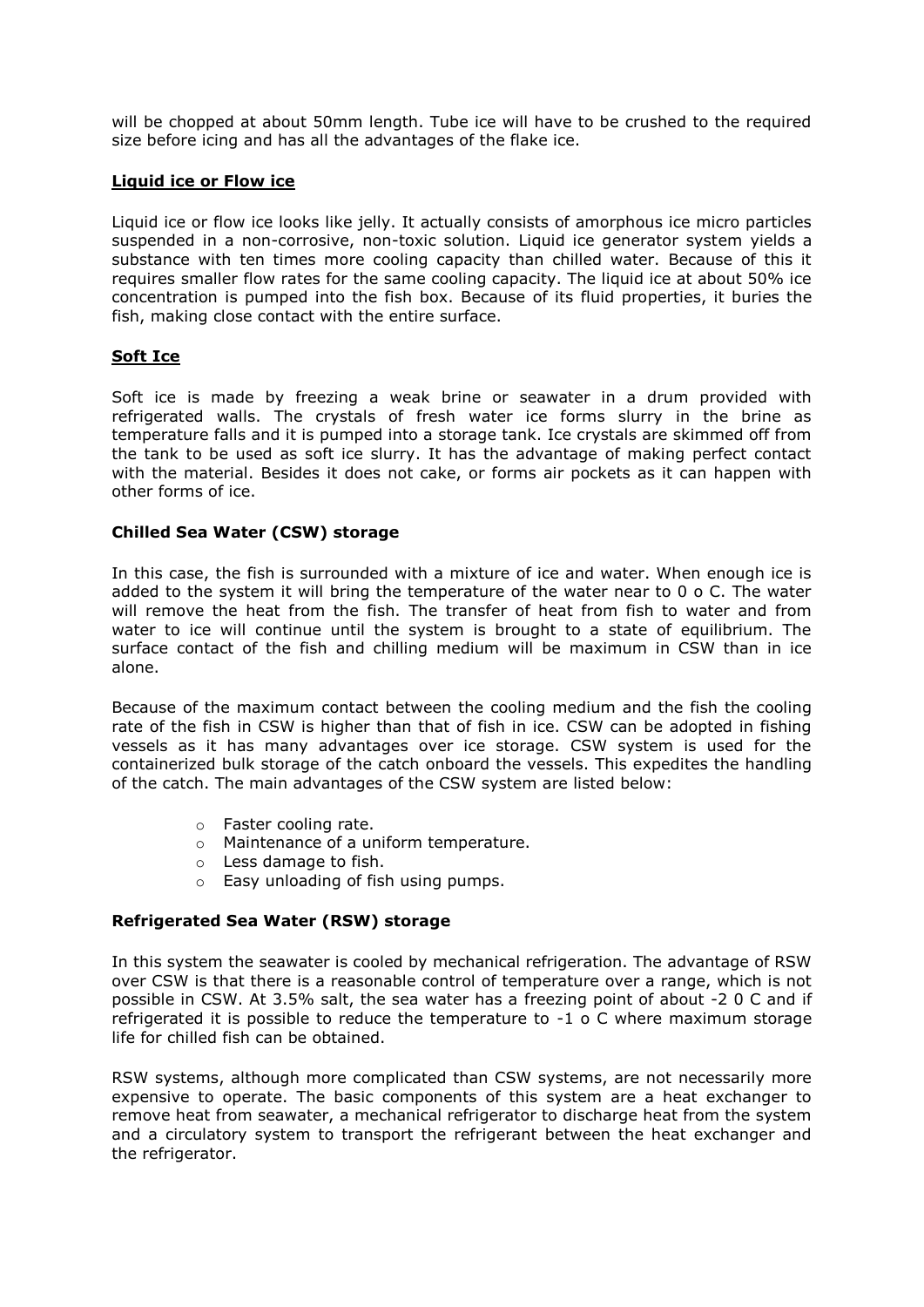## **Freezing**

Water accounts for 75-80% of the weight in most of the fish. This water contains several dissolved organic and inorganic substances like sugars, salts and other compounds. Besides more complex organic molecules like proteins are also present in colloidal suspension. Hence the water in fish is actually a suspension of solids which will have to be cooled down to a temperature at which the solute phase and the solvent phase will have the same vapour pressure. So the freezing begins in the fish usually at a temperature of -1 to -2 o C.

### *Freezing Process:*

In the simplest terms refrigeration means removal of heat from the body or atmosphere, which is desired to be cooled and its transfer to another medium. It is usually accomplished by the evaporation of a liquid refrigerant, which extracts heat from the medium to be cooled. The refrigeration cycle involves steps to remove the heat from the evaporating refrigerant by again converting it into the liquid state in order that it may be used repeatedly in a continuous process.

*Quantity of heat to be removed for freezing the fish:*

Freezing involves removal of heat from the product in distinct stages. In the first stage specific heat is removed from the product lowering its temperature to a stage when freezing begins.

The total heat energy to be removed from the body during this stage is:

 $H1 = S1' W(T1 - T)$ 

Where *H1* is the kJ of energy to be removed from the body to lower the temperature from initial *T i to* the temperature at which it freezes *T )* .

*S 1* is the specific heat of water above freezing point

W is the weight of the fish in kg.

The second stage involves change of state of water from liquid to solid .the temperature will remain relatively steady and the latent heat of fusion is removed.

The total heat energy to be removed from the body during this stage is:

 $H2 = Hf'$  W

where *H2* is kJ of energy to be removed to change the fish at freezing point to solid state at freezing point.

*Hf* is the latent heat of fusion of fish.

*W* is the weight of the fish in kg.

In the third stage the temperature of frozen fish is lowered to the temperature at which it is stored. The heat to be removed is:

*H 3 = S 2* ´ *W (T f -T S )*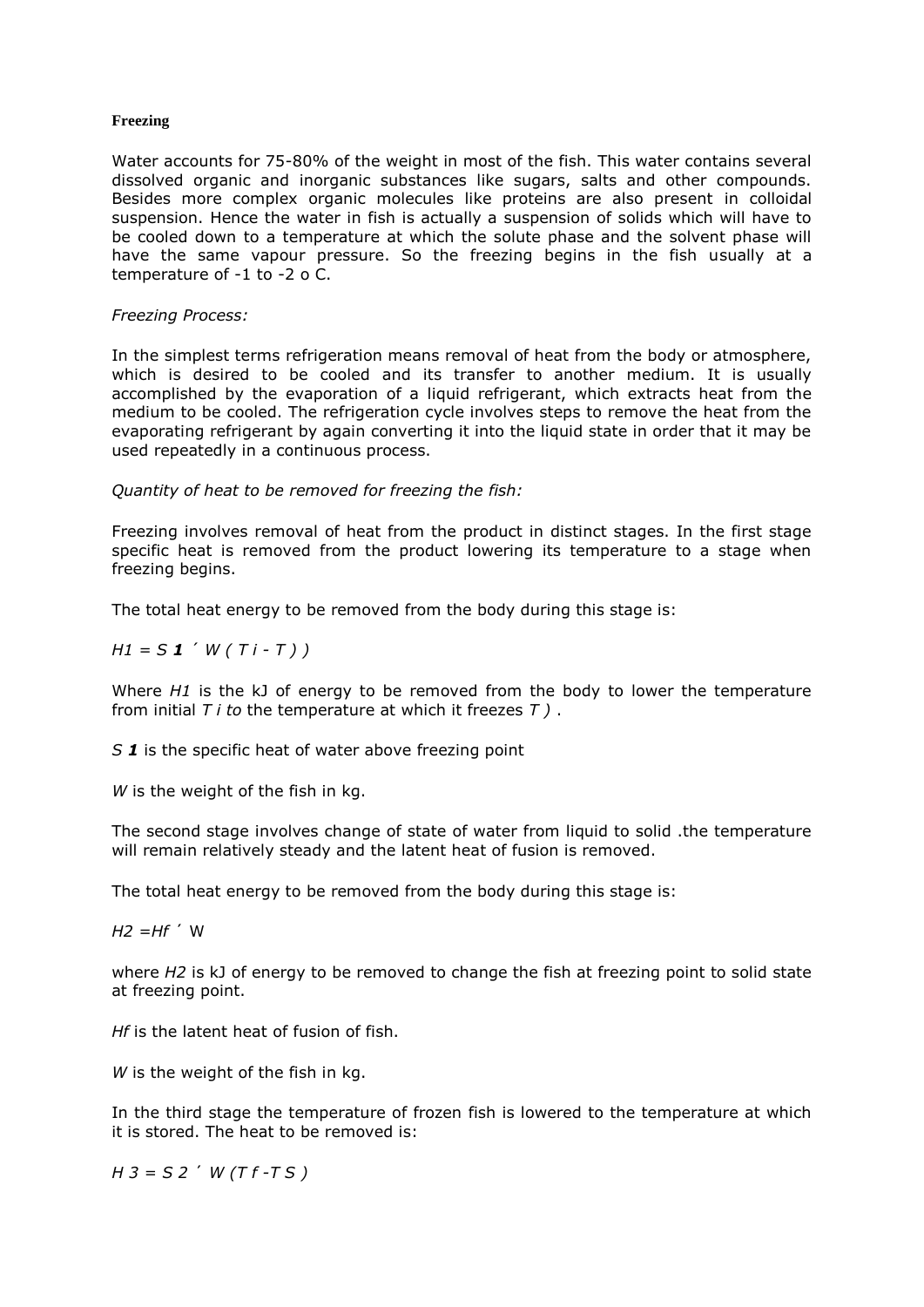where H 3 is the kJ of energy to be removed to lower the temperature from freezing point (T f) to temperature of storage (T S ).

S 2 is the specific heat of frozen fish .

W is the weight of the fish in kg.

Therefore the refrigeration requirement is equal to  $H1 + H2 +H3$  k J. However in actual practice it will be still greater because of the necessity to remove heat from the packaging material, glaze etc.

About 80% of the water freezes between -1 to -5 o C. This temperature zone is called the zone of maximum crystallization.

### *Quick freezing and slow freezing:*

The freezing process in which the fish passes through the zone of maximum crystallization in 30 minutes or less is arbitrarily referred to as quick freezing. Quick freezing is the process employed in commercial freezing of fish. Slow freezing has the following disadvantages over quick freezing :

Large ice crystals are formed during slow freezing which can damage the cell walls. This may cause textural changes and increased thaw drip.

Water tends to freeze out as pure water leading to a higher concentration of salts and enzymes in the unfrozen water. This can accelerate autolysis.

Some bacteria may remain alive at 0 o C causing spoilage to continue in fish.

#### *Freezing methods and equipment*

#### *Direct and indirect systems*

In the direct expansion system, the refrigerant absorbs heat directly from the material to be cooled. In the indirect or brine system, the refrigerant absorbs the heat that the brine absorbs from the material to be cooled. Both these systems are commonly employed in commercial freezing operations.

Freezing methods are broadly classified into

Freezing in air

Indirect contact freezing

- Immersion freezing
- Cryogenic freezing

#### *Freezing in air*

Air is the most common freezing medium. Air freezing systems are of two types- still air freezing and forced air freezing.

*Freezing in still air:*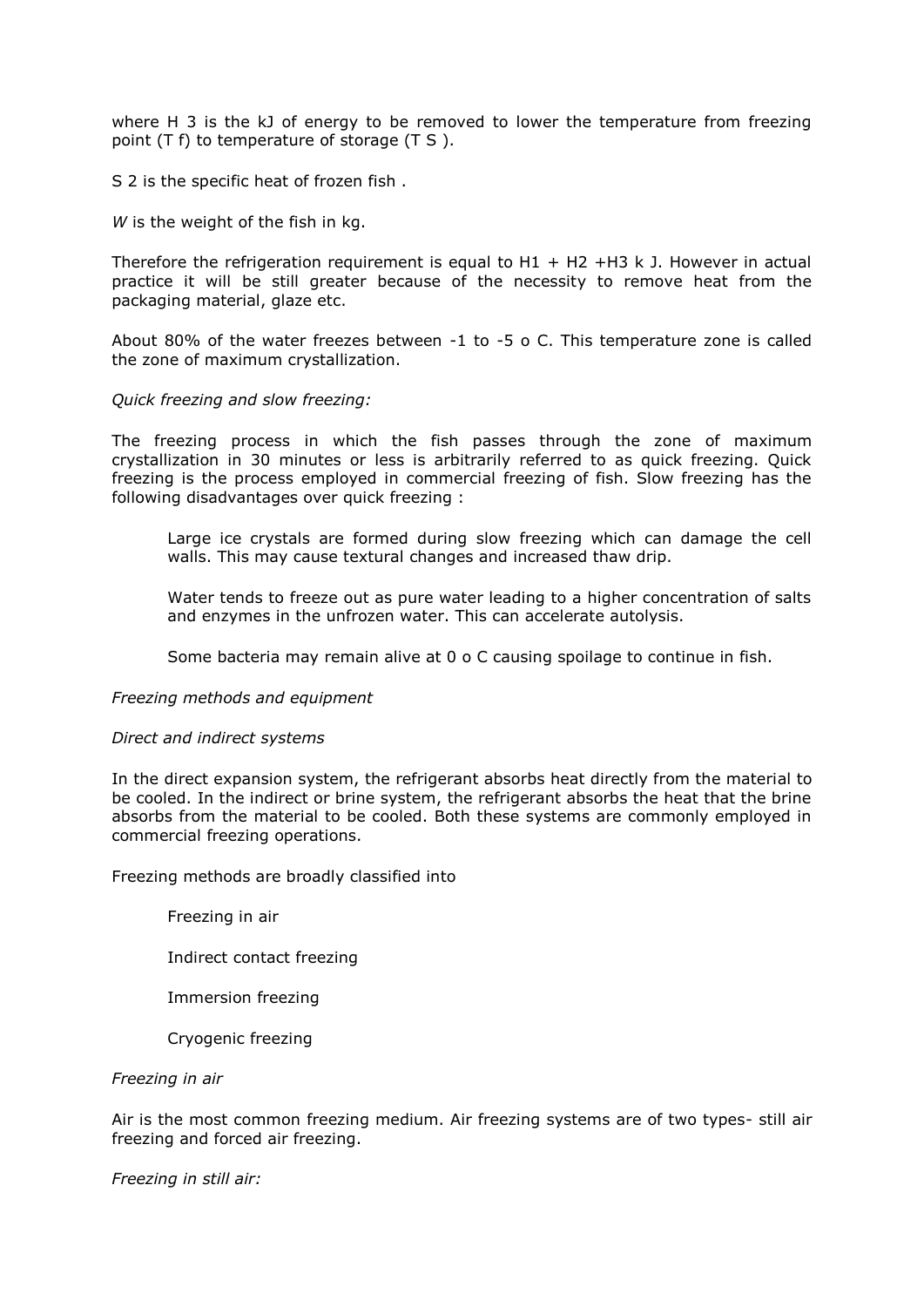The freezer consist of an insulated room or a cabinet maintained at -28 to - 45 o c. Fish, packaged or otherwise ,placed in aluminum trays, is kept on shelves made of pipes or coils through which the refrigerant is circulated. Time taken for freezing may be 12 hours or more. Freezing in still air is the least expensive method of freezing ; however, is the slowest method as well.

## *Air Blast Freezer.*

Air blast freezer consists of an insulated room or a tunnel. Air is cooled by blowing a fan through the finned cooling coil of the refrigeration system. Cool air passes over the fish to be frozen and picks up the heat from the product, walls of the freezer etc. Temperature is maintained at -35 to -40 o c.

### Advantages:

Versatile method - applicable to any size and shape.

Easy for producing IQF fish, fish fillets or coated products.

Suitable for operation in batch or continuous process.

### Disadvantages:

Occupy large space

Consume more energy

Excessive dehydration if the fish is unpacked.

Fish will swell giving a bulged appearance if not confined between rigid surfaces during freezing.

### *Continuous air blast freezer:*

This is an improvement in the air blast freezer where a conveyor belt is used to move the fish continuously through the room or the tunnel. The speed of the conveyor can be adjusted to suit the type of the fish to be frozen. Air flow can be either countercurrent to the movement of the material or across the belt. Air velocity maintained at 150- 300 m/ sec. Makes intimate contact with the fish and accomplishes freezing at a fast rate. Freezing is quicker and any type of fish can be frozen in large quantities in shorter periods. Spiral belt freezers are an example.

#### *Fluidized Bed Freezing:*

Fluidized bed freezer is an improvement over the continuous belt freezer. Fluidization is a method of keeping the solid particles partially supported in a rising column of cold air. The particles kept on a mesh are individually suspended in an upward stream of cold air at a velocity sufficient to float the particles in the cold air. Each particle is surrounded by air and is kept suspended separated from each other. Freezing is rapid as the best possible heat transfer is ensured between the cold air and the product. Air velocity of 120m/min. And operating temperature of -35 to -40 o c is common in fluidized bed freezing. This is most suitable for small sized and uniform products like shrimp, small fish etc.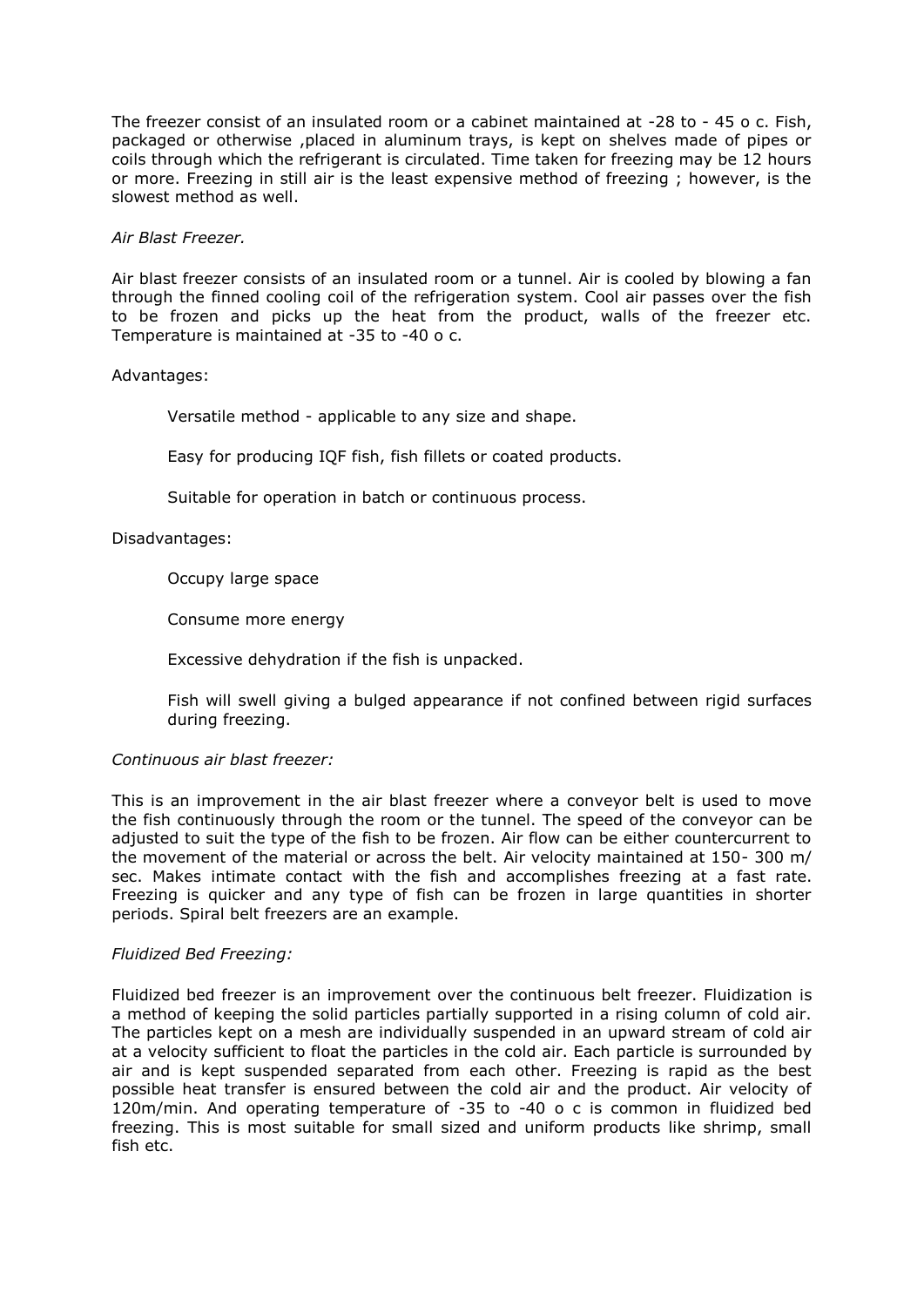Advantages:

Rapid rate of freezing

Less product dehydration

Short freezing time

No distortion of shape.

The major disadvantage is that large and non-uniform products cannot be fluidized at reasonable air velocity.

### *Indirect Contact Freezing*

Indirect contact freezing can be defined as freezing a product by keeping it in contact with a metal surface which is cooled by some refrigerant. They are of two types - The horizontal plate freezers and the vertical plate freezers.

#### *Horizontal plate freezer:*

These freezers in general have 15-20 plates. The product to be frozen contained in metal freezing trays are loaded between freezing plates and are maintained in close contact with top and bottom plates under slight hydraulic pressure to ensure maximum heat exchange. The freezing trays are also covered with tightly fitting lids which will help to provide contact with the freezing plates at the top. Temperature is maintained between - 35 and

-40 o c. Fish freezes in 2-2.5 hours.

#### Advantages:

Produces well shaped uniform blocks.

Minimum floor area requirement.

Quick freezing.

Product dehydration - minimum

Disadvantages:

Needs much handling in loading and unloading

Package should be compact without air spaces - freezing will become slow if there are air spaces.

### *Vertical Plate Freezer:*

These are most commonly used for freezing fish at the sea. They consist of number of vertical freezing plates that form partitions in a container called stations. Fish are loaded between the plates until each station is full and then the plates are closed together to form fish blocks. Temperature ranges between -30 to -40 o c.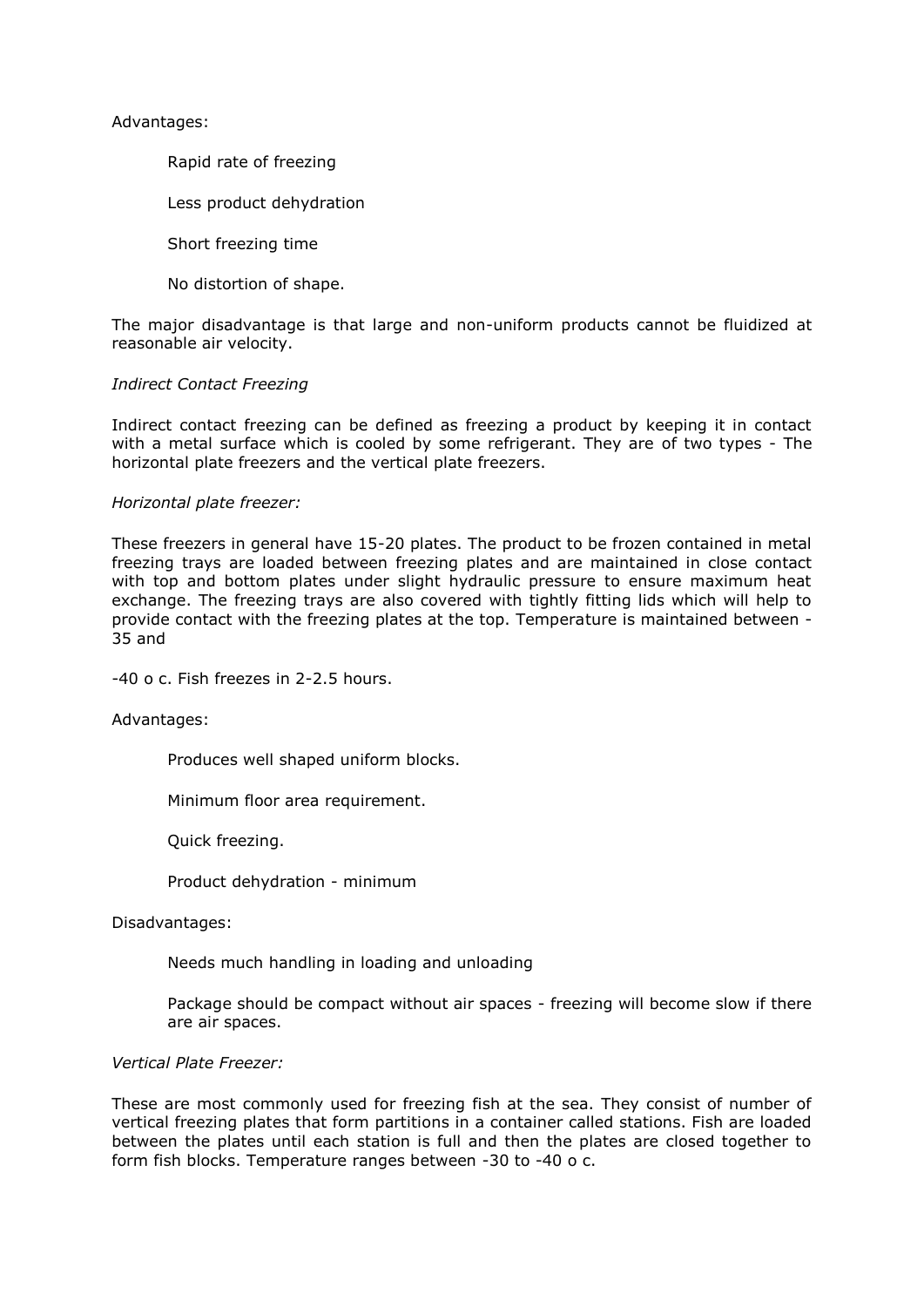Contact plate freezer is very economical to operate. Dehydration of the product will be minimum and it remains in uniform blocks without bulging.

## *Rotary Drum Freezer:*

This is a refrigerated stainless steel drum revolving at a pre-set speed. The material to be frozen is fed on the external surface of the drum through a conveyor. It adheres immediately to the surface of the drum by freezing the water on the surface of the material. At the end of one revolution the frozen product is scraped off and is passed through an automatic glazer before packing. As there is no movement of the air and the freezing is rapid, there will be little or no loss of weight during freezing.

#### *Immersion Freezing*

In this method freezing is achieved by immersion in, or spraying with, a refrigerant that remains liquid throughout the process. Refrigerated aqueous solutions of propylene glycol, glycerol, sodium chloride, calcium chloride and mixtures of sugars and salt can be used as medium for freezing. Immersion freezing allows for intimate contact of every surface of the material with the freezing medium and thus ensures very efficient heat transfer.

### *Freezing in brine:*

Saturated brine freezes at -21 o c and this is the most common medium used in immersion freezing. Brine freezing is rapid and is adaptable for continuous operation. However the fish will absorb some salt, which will depend on several factors such as temperature of the brine, duration of immersion, fat content of the fish and the surface area. Salt absorption can, to a great extent, be reduced by using mixture of glucose or corn syrup and salt as the freezant. The glucose- salt solution will give a protective glaze to the product and hence it will not stick together. Contamination of the medium and subsequent cross contamination of batches is a major disadvantage of this process.

#### *Brine spray freezing:*

Chilled brine is sprayed over the fish placed in trays. Heat is removed from the fish by the chilled brine in 1-2 hours.

# *Cryogenic Freezing:*

In cryogenic freezing very rapid freezing is achieved by exposing the fish , unpacked or with a very thin package, to an extremely cool freezant undergoing a change of state. The important difference between cryogenic freezing and liquid immersion heating is the change of state in the former while removing heat from the body. The most common food grade cryogenic freezants are boiling nitrogen and boiling or subliming carbon dioxide.

Cryogenic freezing is much faster than air blast or contact plate freezing ; but is only moderately faster than fluidized bed or liquid immersion freezing. For example, shrimp takes nine minutes to freeze in a commercial liquid nitrogen freezer whereas in fluidized bed freezer it will be 12 minutes and in contact plate or air blast freezers it will be 1-2 hours.

#### *Freezing using liquid nitrogen:*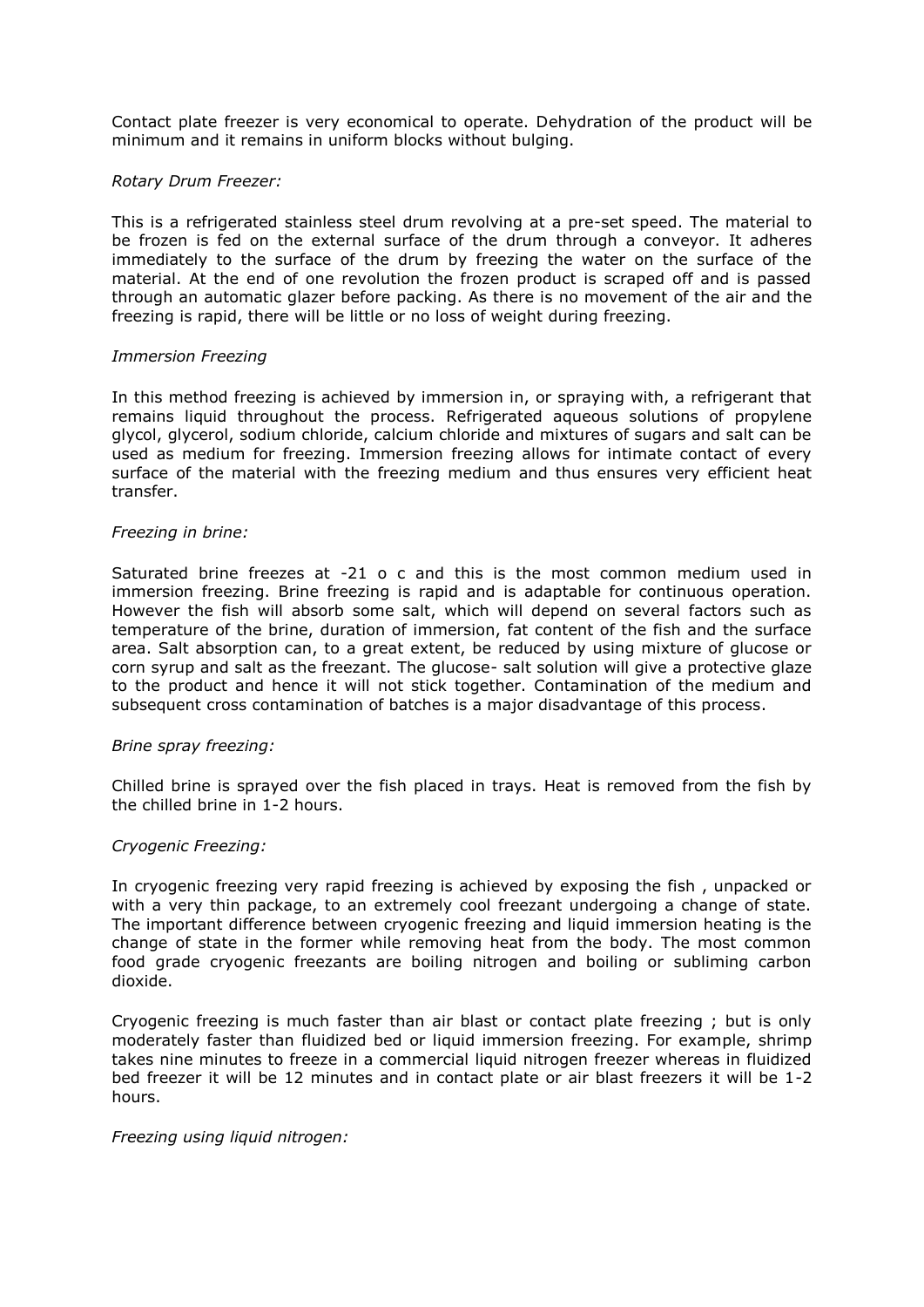In freezing using liquid nitrogen, liquefied nitrogen gas is sprayed over the product as it travels in a tunnel over a conveyor belt. The nitrogen gas passes countercurrent to the movement of the fish so that the fish gets pre-cooled before reaching the liquid nitrogen spray. After the spray the product is allowed to temper for a while being discharged from the tunnel.

### Advantages:

Negligible dehydration loss.

Exclusion of oxygen protects the product against any oxygen induced changes.

Attains individual quick freezing of the product and the freezing damage is minimum.

Equipment is simple in structure, adaptable to various production rates and product sizes, capable of continuous operation and high product turnout.

Low initial investment.

### *Freezing using liquid / solid carbon dioxide:*

Liquid carbon dioxide is sprayed over the fish as it travels through a tunnel on a moving conveyor. The carbon dioxide is sprayed through the nozzles and while spraying the pressure is quickly reduced and about 50 % of it suddenly changes to tiny particles which absorbs the heat from the surroundings and gets converted to gas resulting in rapid cooling of the fish. Freezing can be done by exposing the fish to powdered solid carbon dioxide.

Freezing with carbon dioxide has most of the advantages of freezing with liquid nitrogen. However, unpacked foods may absorb or entrap carbon dioxide to the extent of causing undesirable swelling.

#### *Freezing using liquid refrigerant:*

The most common liquid refrigerant used is dichlorodifluromethane (Freon -12). Fish is placed in a mesh belt is conveyed to an insulated chamber. Fish is frozen either by spraying the product with good food grade Freon or by a combination of initial immersion in liquid Freon followed by spraying with it. In both cases the vapours are collected for reuse.

The process has all the advantages of liquid nitrogen freezing and the added advantage of cost. However, owing to the concerns over the effects of Freon -12 in ozone depletion in the atmosphere its use has rapidly declined.

### *Double freezing:*

It is a common practise to preserve the fish by freezing onboard vessels when the voyage lasts for few weeks. On reaching the shore the fish is thawed and reprocessed. Use of fish frozen in bulk onboard for further processing to fingers, reprocessing bulk frozen shrimp into IQF shrimp are examples of double freezing.

Quality-wise, re-freezing of fish is considered to be undesirable. Lean fish, as fillet, suffers loss in quality, particularly the texture becomes tough.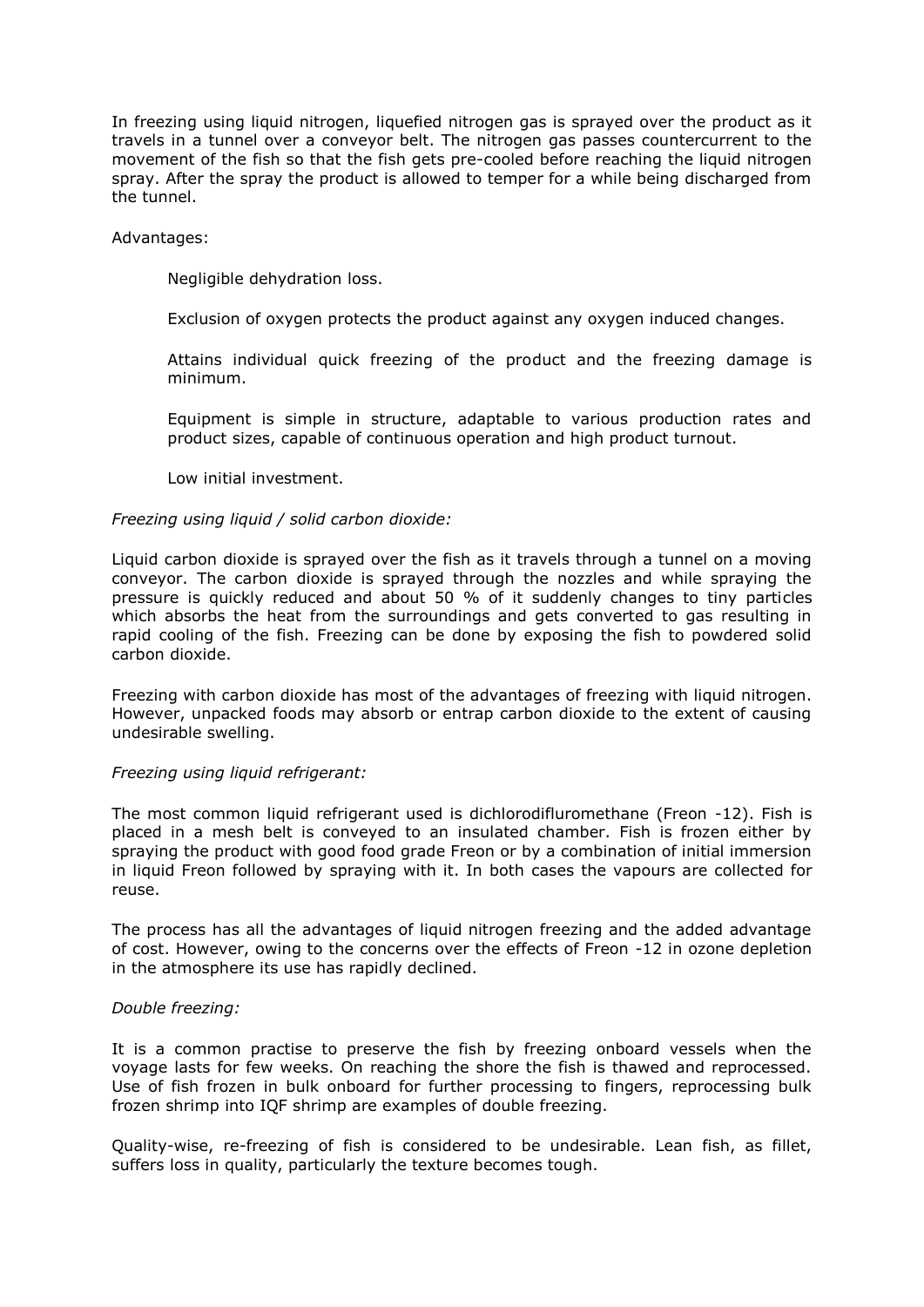## *Partial freezing:*

Partial freezing or super chilling, involves lowering the temperature of the fish to about - 2 to -3 o C. By cooling the fish to this temperature range, approximately half of the unbound water present in the fish will get converted to the solid phase. Storage life of partially frozen fish is almost double that of fish stored in ice. However, some loss of sensory quality is experienced when the storage period extends to five days mainly due to the fluctuations in temperature. A change in 0.5 o C can be instrumental in intermittent melting and freezing of water in the fish and can have profound effect on protein denaturation. Storage life of partially frozen fish, if subsequently frozen, will be very short. Maintaining strictly constant temperature in the storage is very essential to avert loss of quality in partially frozen fish.

# **Curing**

The traditional methods of processing fish by salting, drying, smoking pickling etc. are collectively known as 'Curing. Curing is the oldest method of fish preservation. Though traditional it is still widely practiced in developed and developing countries. Though produced in coastal areas, cured fish is usually consumed in the interior markets and hilly areas. This is the cheapest method of preservation also, since no expensive method or technology is used.

About 20 % of the fish caught annually is used for curing in India. It is also an important form of export. The main countries to which is exported are, China, Singapore, Middle East, Sri Lanka etc.

### *The process*

Curing is a process by which the fish is preserved by sun drying, salting, pickling, smoking, artificial drying etc. This can be done either by any single method or a combination of these methods. Traditionally, simple sun drying was practiced widely. Here preservation was achieved by removing the water in the fish, thereby retarding the activity of bacteria and fungi. The heat was able to destroy the bacteria to a certain extent. Later on it was a combination of both salting and then drying or salting, smoking and drying. In the current market situation both wet and dry cured fishery products have commercial importance.

### *Methods*

Ø Drying Ø Wet curing Ø Dry curing Ø Smoking Ø Mona curing Ø Colombo curing

*Drying*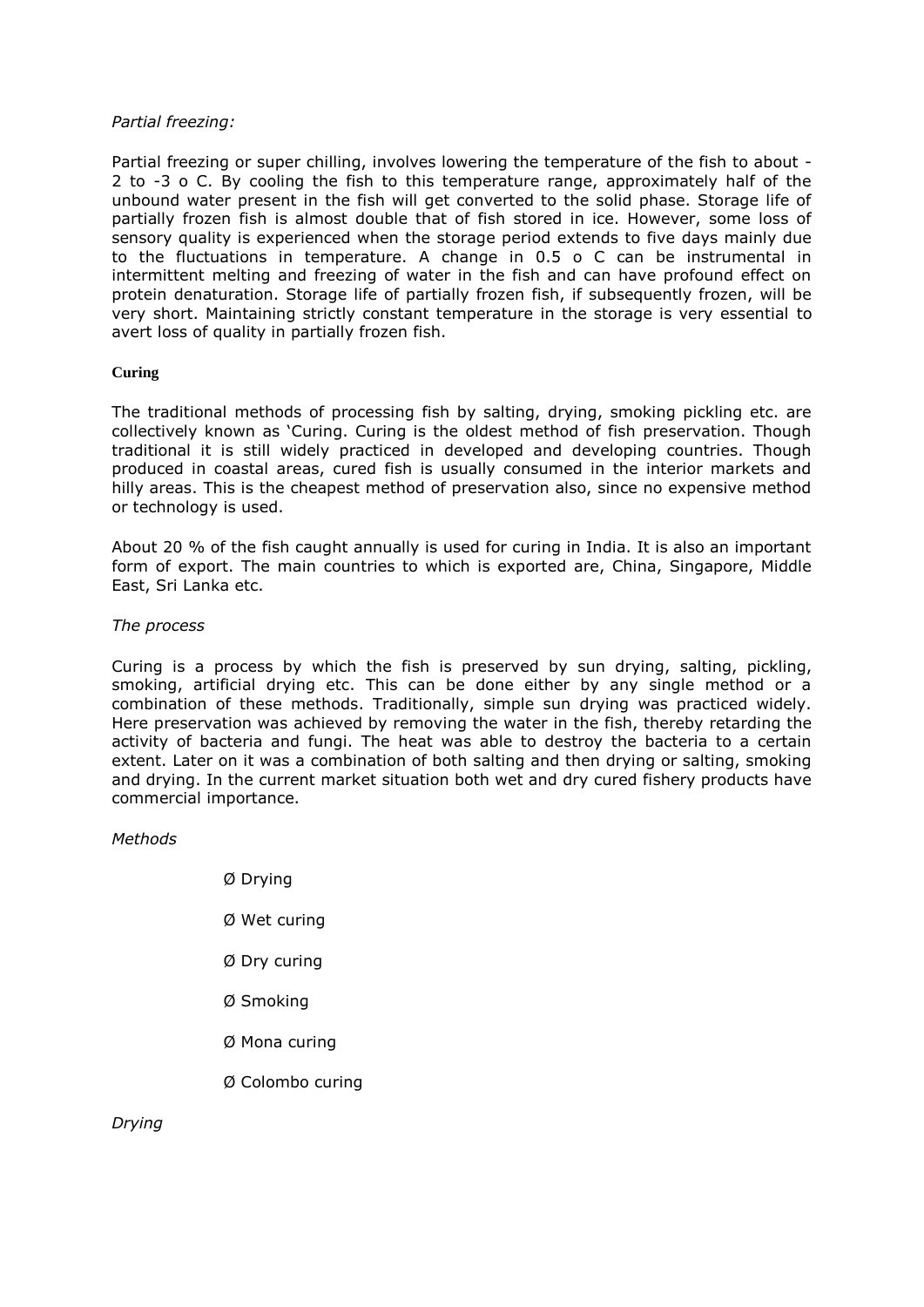There are basically two methods of drying fish. The common one is by utilising the natural heat available from the sun. This is known as sun drying. The other is by using artificial means like mechanical driers for removal of moisture from the fish.

### *Sun drying*

This is the simplest method of drying fish . The fishes dried in this way are small, lean ones, which are available in plenty during the glut season. They are usually spread out on the seashore as whole with little preprocessing. Sometimes they are given a washing in the seawater. Drying takes place usually by the removal of moisture from the surface and later from the interior of the fish. Depending on the relative humidity, temperature, air velocity, the removal moisture takes place continuously.

Factors, which affect the rate of drying, are:

Size of the material, larger fish takes a longer time to dry where as smaller ones lesser

Surface area, large surface area will increase the rate of drying.

Temperature, the higher the temperature the faster will be the rate of drying

Relative humidity, the lower the RH the faster will be the drying

Air velocity, the greater the speed of the air, the faster the drying

Fat Content, fatty fishes will take a longer time to dry than lean fishes

Water content, the higher the water content the faster is the drying

Fish is also conventionally dried on coir mats, cement platforms, bamboo mats and jute sacks. Often this sort of drying gives a product, which is contaminated with sand, and other foreign matters. The fish dried on cement platform gets partially dried due to the excessive heat. It becomes necessary that the fish is turned over often to ensure a uniform dried material.

The advisable method for drying fish is drying them on rack. Here the fish is dried on a raised platform above the ground. This can be made by tying old webbing to poles made of locally available materials like casuarinas, bamboo etc. which are fixed at regular intervals. Here the main advantages are that there is a circulation of air from both top and bottom. There is no contamination of the product, hence a quality product is assured.

#### *Solar Drying*

This is a method by which the sun's heat is converged and utilized for drying. Converging of solar heat can be effected by using a black surface which absorbs heat far more effectively than a light coloured one. Solar tent driers and cabinet driers work on this principle.

#### *Mechanical driers*

In mechanical driers the removal of water from fish requires an external input of thermal energy. This is brought about by burning fuel. This is an expensive method since there is